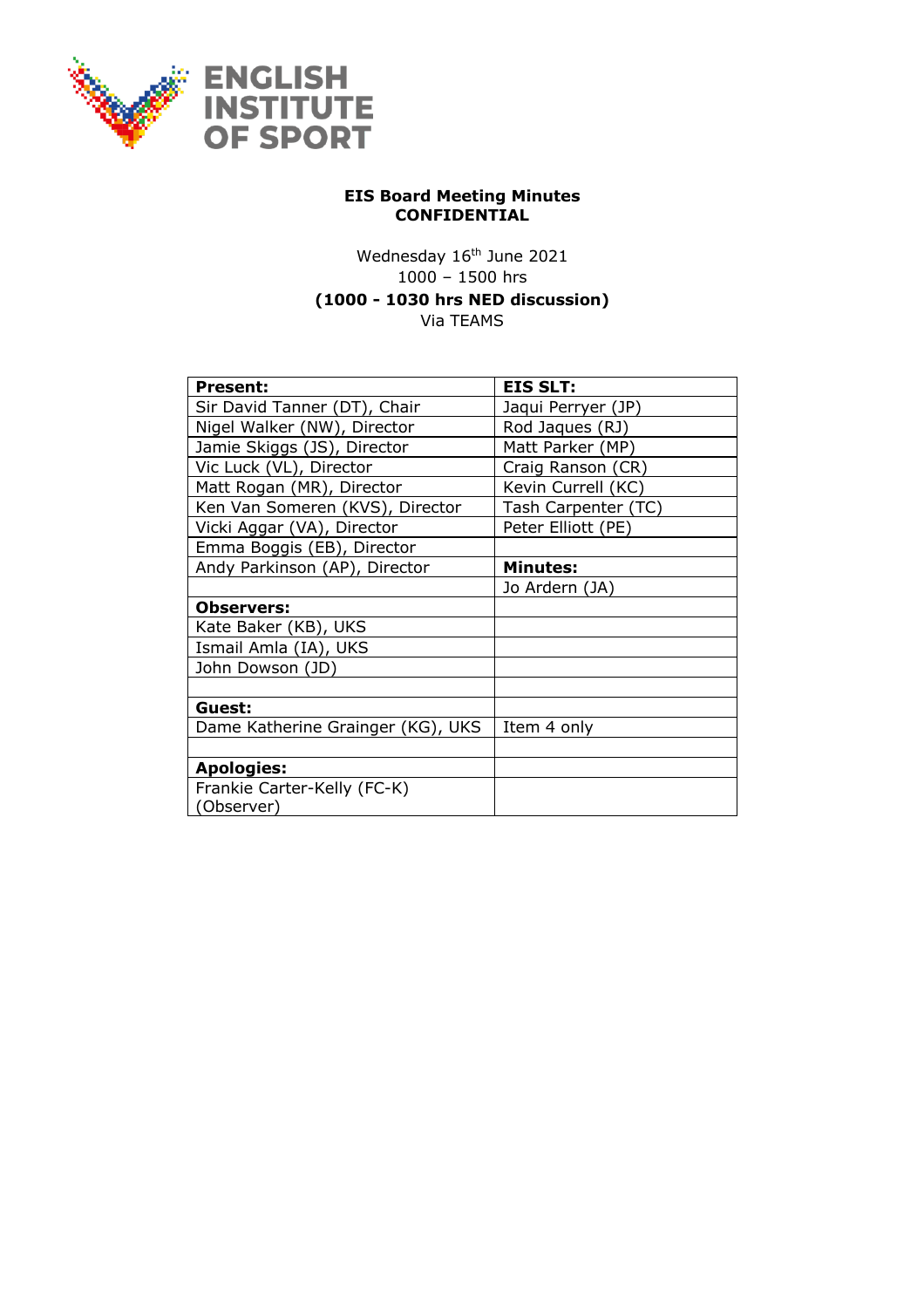| <b>GENERAL</b><br>1.<br>1.1 Chair's Welcome<br>DT welcomed JD and KB to the meeting and congratulated JD on his new position of<br>EIS Chair. DT informed the Board that he had held meetings with both JD and KB.<br>DT congratulated John Steele, former EIS Chair, on his OBE in the Queen's Birthday<br>Honours.<br>1.2 Apologies<br>Frankie Carter-Kelly.<br>1.3 Conflicts of Interest<br>Due to the Board being required to declare any conflicts of interest on an annual<br>basis, DT asked the Board for any declarations. No new conflicts of interest were<br>declared. There were no conflicts relating to agenda items<br>1.4 Minutes of the Last Meeting<br>The minutes of the last board meeting were approved.<br>1.5 Matters Arising - Summary of Actions<br>All matters arising were either complete or had been included on the agenda.<br>Sport England Capital Funding: In relation to the September 2020 action regarding<br>the Sport England capital funding resource being moved to UK Sport, NW advised<br>that he had raised this at the UKS Board in May, where he had requested their<br>assistance in working with Sport England to identify a ring-fenced level of funding<br>for the Paris cycle. This was of particular importance as facilities and equipment<br>costs had continued to increase and some equipment required replacing.<br><b>NW</b><br>Sally Munday is to have a conversation with Tim Hollingsworth of Sport England and<br>following this NW will provide an update to the Board.<br>NW was hopeful this would be brought to a satisfactory conclusion over the coming<br>months.<br>1.6 Chair's Update<br>DT commented on the excellent work of the SLT and practitioners and that Team<br>GB and Paralympics GB had received excellent EIS support under very challenging<br>circumstances.<br>EIS should be prepared to play a major part in assisting Sports to focus on Beijing<br>and Paris once the Tokyo Games was over as this would continue to be a very busy,<br>challenging but exciting time.<br>1.7 National Director Update<br>NW provided an overview of the SLT meeting that had taken place that morning and<br>stated the EIS would be supporting sports, BOA and BPA with COVID-19 testing<br>required before travel to Tokyo.<br>NW advised that there were ongoing discussions taking place with UKS regarding<br>various elements of the EIS' Paris plan which required a shared vision on the<br>direction of travel with further meetings due to take place over the coming weeks<br>and months.<br>The EIS had worked tirelessly to gain intelligence on sports' plans post Tokyo, which<br>would normally have been agreed at this stage. A number of Sports were not<br>prepared to give a definitive view until post Tokyo.<br>Pinch points had been identified in relation to staffing capacity and it was<br>anticipated that some projects may be delayed.<br>AP felt there was a need to be cautious with timelines and suggested that NW hold<br><b>NW</b><br>combined meetings with CEOs and PDs.<br>NW advised that the EIS had done everything possible to support the effort for<br>Tokyo whilst also being focused on Paris. | <b>EIS Board Meeting Minutes - 16 June 2021</b> | <b>Action</b> |
|---------------------------------------------------------------------------------------------------------------------------------------------------------------------------------------------------------------------------------------------------------------------------------------------------------------------------------------------------------------------------------------------------------------------------------------------------------------------------------------------------------------------------------------------------------------------------------------------------------------------------------------------------------------------------------------------------------------------------------------------------------------------------------------------------------------------------------------------------------------------------------------------------------------------------------------------------------------------------------------------------------------------------------------------------------------------------------------------------------------------------------------------------------------------------------------------------------------------------------------------------------------------------------------------------------------------------------------------------------------------------------------------------------------------------------------------------------------------------------------------------------------------------------------------------------------------------------------------------------------------------------------------------------------------------------------------------------------------------------------------------------------------------------------------------------------------------------------------------------------------------------------------------------------------------------------------------------------------------------------------------------------------------------------------------------------------------------------------------------------------------------------------------------------------------------------------------------------------------------------------------------------------------------------------------------------------------------------------------------------------------------------------------------------------------------------------------------------------------------------------------------------------------------------------------------------------------------------------------------------------------------------------------------------------------------------------------------------------------------------------------------------------------------------------------------------------------------------------------------------------------------------------------------------------------------------------------------------------------------------------------------------------------------------------------------------------------------------------------------------------------------------------------------------------------------------------------------------------------|-------------------------------------------------|---------------|
|                                                                                                                                                                                                                                                                                                                                                                                                                                                                                                                                                                                                                                                                                                                                                                                                                                                                                                                                                                                                                                                                                                                                                                                                                                                                                                                                                                                                                                                                                                                                                                                                                                                                                                                                                                                                                                                                                                                                                                                                                                                                                                                                                                                                                                                                                                                                                                                                                                                                                                                                                                                                                                                                                                                                                                                                                                                                                                                                                                                                                                                                                                                                                                                                                           |                                                 |               |
|                                                                                                                                                                                                                                                                                                                                                                                                                                                                                                                                                                                                                                                                                                                                                                                                                                                                                                                                                                                                                                                                                                                                                                                                                                                                                                                                                                                                                                                                                                                                                                                                                                                                                                                                                                                                                                                                                                                                                                                                                                                                                                                                                                                                                                                                                                                                                                                                                                                                                                                                                                                                                                                                                                                                                                                                                                                                                                                                                                                                                                                                                                                                                                                                                           |                                                 |               |
|                                                                                                                                                                                                                                                                                                                                                                                                                                                                                                                                                                                                                                                                                                                                                                                                                                                                                                                                                                                                                                                                                                                                                                                                                                                                                                                                                                                                                                                                                                                                                                                                                                                                                                                                                                                                                                                                                                                                                                                                                                                                                                                                                                                                                                                                                                                                                                                                                                                                                                                                                                                                                                                                                                                                                                                                                                                                                                                                                                                                                                                                                                                                                                                                                           |                                                 |               |
|                                                                                                                                                                                                                                                                                                                                                                                                                                                                                                                                                                                                                                                                                                                                                                                                                                                                                                                                                                                                                                                                                                                                                                                                                                                                                                                                                                                                                                                                                                                                                                                                                                                                                                                                                                                                                                                                                                                                                                                                                                                                                                                                                                                                                                                                                                                                                                                                                                                                                                                                                                                                                                                                                                                                                                                                                                                                                                                                                                                                                                                                                                                                                                                                                           |                                                 |               |
|                                                                                                                                                                                                                                                                                                                                                                                                                                                                                                                                                                                                                                                                                                                                                                                                                                                                                                                                                                                                                                                                                                                                                                                                                                                                                                                                                                                                                                                                                                                                                                                                                                                                                                                                                                                                                                                                                                                                                                                                                                                                                                                                                                                                                                                                                                                                                                                                                                                                                                                                                                                                                                                                                                                                                                                                                                                                                                                                                                                                                                                                                                                                                                                                                           |                                                 |               |
|                                                                                                                                                                                                                                                                                                                                                                                                                                                                                                                                                                                                                                                                                                                                                                                                                                                                                                                                                                                                                                                                                                                                                                                                                                                                                                                                                                                                                                                                                                                                                                                                                                                                                                                                                                                                                                                                                                                                                                                                                                                                                                                                                                                                                                                                                                                                                                                                                                                                                                                                                                                                                                                                                                                                                                                                                                                                                                                                                                                                                                                                                                                                                                                                                           |                                                 |               |
|                                                                                                                                                                                                                                                                                                                                                                                                                                                                                                                                                                                                                                                                                                                                                                                                                                                                                                                                                                                                                                                                                                                                                                                                                                                                                                                                                                                                                                                                                                                                                                                                                                                                                                                                                                                                                                                                                                                                                                                                                                                                                                                                                                                                                                                                                                                                                                                                                                                                                                                                                                                                                                                                                                                                                                                                                                                                                                                                                                                                                                                                                                                                                                                                                           |                                                 |               |
|                                                                                                                                                                                                                                                                                                                                                                                                                                                                                                                                                                                                                                                                                                                                                                                                                                                                                                                                                                                                                                                                                                                                                                                                                                                                                                                                                                                                                                                                                                                                                                                                                                                                                                                                                                                                                                                                                                                                                                                                                                                                                                                                                                                                                                                                                                                                                                                                                                                                                                                                                                                                                                                                                                                                                                                                                                                                                                                                                                                                                                                                                                                                                                                                                           |                                                 |               |
|                                                                                                                                                                                                                                                                                                                                                                                                                                                                                                                                                                                                                                                                                                                                                                                                                                                                                                                                                                                                                                                                                                                                                                                                                                                                                                                                                                                                                                                                                                                                                                                                                                                                                                                                                                                                                                                                                                                                                                                                                                                                                                                                                                                                                                                                                                                                                                                                                                                                                                                                                                                                                                                                                                                                                                                                                                                                                                                                                                                                                                                                                                                                                                                                                           |                                                 |               |
|                                                                                                                                                                                                                                                                                                                                                                                                                                                                                                                                                                                                                                                                                                                                                                                                                                                                                                                                                                                                                                                                                                                                                                                                                                                                                                                                                                                                                                                                                                                                                                                                                                                                                                                                                                                                                                                                                                                                                                                                                                                                                                                                                                                                                                                                                                                                                                                                                                                                                                                                                                                                                                                                                                                                                                                                                                                                                                                                                                                                                                                                                                                                                                                                                           |                                                 |               |
|                                                                                                                                                                                                                                                                                                                                                                                                                                                                                                                                                                                                                                                                                                                                                                                                                                                                                                                                                                                                                                                                                                                                                                                                                                                                                                                                                                                                                                                                                                                                                                                                                                                                                                                                                                                                                                                                                                                                                                                                                                                                                                                                                                                                                                                                                                                                                                                                                                                                                                                                                                                                                                                                                                                                                                                                                                                                                                                                                                                                                                                                                                                                                                                                                           |                                                 |               |
|                                                                                                                                                                                                                                                                                                                                                                                                                                                                                                                                                                                                                                                                                                                                                                                                                                                                                                                                                                                                                                                                                                                                                                                                                                                                                                                                                                                                                                                                                                                                                                                                                                                                                                                                                                                                                                                                                                                                                                                                                                                                                                                                                                                                                                                                                                                                                                                                                                                                                                                                                                                                                                                                                                                                                                                                                                                                                                                                                                                                                                                                                                                                                                                                                           |                                                 |               |
|                                                                                                                                                                                                                                                                                                                                                                                                                                                                                                                                                                                                                                                                                                                                                                                                                                                                                                                                                                                                                                                                                                                                                                                                                                                                                                                                                                                                                                                                                                                                                                                                                                                                                                                                                                                                                                                                                                                                                                                                                                                                                                                                                                                                                                                                                                                                                                                                                                                                                                                                                                                                                                                                                                                                                                                                                                                                                                                                                                                                                                                                                                                                                                                                                           |                                                 |               |
|                                                                                                                                                                                                                                                                                                                                                                                                                                                                                                                                                                                                                                                                                                                                                                                                                                                                                                                                                                                                                                                                                                                                                                                                                                                                                                                                                                                                                                                                                                                                                                                                                                                                                                                                                                                                                                                                                                                                                                                                                                                                                                                                                                                                                                                                                                                                                                                                                                                                                                                                                                                                                                                                                                                                                                                                                                                                                                                                                                                                                                                                                                                                                                                                                           |                                                 |               |
|                                                                                                                                                                                                                                                                                                                                                                                                                                                                                                                                                                                                                                                                                                                                                                                                                                                                                                                                                                                                                                                                                                                                                                                                                                                                                                                                                                                                                                                                                                                                                                                                                                                                                                                                                                                                                                                                                                                                                                                                                                                                                                                                                                                                                                                                                                                                                                                                                                                                                                                                                                                                                                                                                                                                                                                                                                                                                                                                                                                                                                                                                                                                                                                                                           |                                                 |               |
|                                                                                                                                                                                                                                                                                                                                                                                                                                                                                                                                                                                                                                                                                                                                                                                                                                                                                                                                                                                                                                                                                                                                                                                                                                                                                                                                                                                                                                                                                                                                                                                                                                                                                                                                                                                                                                                                                                                                                                                                                                                                                                                                                                                                                                                                                                                                                                                                                                                                                                                                                                                                                                                                                                                                                                                                                                                                                                                                                                                                                                                                                                                                                                                                                           |                                                 |               |
|                                                                                                                                                                                                                                                                                                                                                                                                                                                                                                                                                                                                                                                                                                                                                                                                                                                                                                                                                                                                                                                                                                                                                                                                                                                                                                                                                                                                                                                                                                                                                                                                                                                                                                                                                                                                                                                                                                                                                                                                                                                                                                                                                                                                                                                                                                                                                                                                                                                                                                                                                                                                                                                                                                                                                                                                                                                                                                                                                                                                                                                                                                                                                                                                                           |                                                 |               |
|                                                                                                                                                                                                                                                                                                                                                                                                                                                                                                                                                                                                                                                                                                                                                                                                                                                                                                                                                                                                                                                                                                                                                                                                                                                                                                                                                                                                                                                                                                                                                                                                                                                                                                                                                                                                                                                                                                                                                                                                                                                                                                                                                                                                                                                                                                                                                                                                                                                                                                                                                                                                                                                                                                                                                                                                                                                                                                                                                                                                                                                                                                                                                                                                                           |                                                 |               |
|                                                                                                                                                                                                                                                                                                                                                                                                                                                                                                                                                                                                                                                                                                                                                                                                                                                                                                                                                                                                                                                                                                                                                                                                                                                                                                                                                                                                                                                                                                                                                                                                                                                                                                                                                                                                                                                                                                                                                                                                                                                                                                                                                                                                                                                                                                                                                                                                                                                                                                                                                                                                                                                                                                                                                                                                                                                                                                                                                                                                                                                                                                                                                                                                                           |                                                 |               |
|                                                                                                                                                                                                                                                                                                                                                                                                                                                                                                                                                                                                                                                                                                                                                                                                                                                                                                                                                                                                                                                                                                                                                                                                                                                                                                                                                                                                                                                                                                                                                                                                                                                                                                                                                                                                                                                                                                                                                                                                                                                                                                                                                                                                                                                                                                                                                                                                                                                                                                                                                                                                                                                                                                                                                                                                                                                                                                                                                                                                                                                                                                                                                                                                                           |                                                 |               |
|                                                                                                                                                                                                                                                                                                                                                                                                                                                                                                                                                                                                                                                                                                                                                                                                                                                                                                                                                                                                                                                                                                                                                                                                                                                                                                                                                                                                                                                                                                                                                                                                                                                                                                                                                                                                                                                                                                                                                                                                                                                                                                                                                                                                                                                                                                                                                                                                                                                                                                                                                                                                                                                                                                                                                                                                                                                                                                                                                                                                                                                                                                                                                                                                                           |                                                 |               |
|                                                                                                                                                                                                                                                                                                                                                                                                                                                                                                                                                                                                                                                                                                                                                                                                                                                                                                                                                                                                                                                                                                                                                                                                                                                                                                                                                                                                                                                                                                                                                                                                                                                                                                                                                                                                                                                                                                                                                                                                                                                                                                                                                                                                                                                                                                                                                                                                                                                                                                                                                                                                                                                                                                                                                                                                                                                                                                                                                                                                                                                                                                                                                                                                                           |                                                 |               |
|                                                                                                                                                                                                                                                                                                                                                                                                                                                                                                                                                                                                                                                                                                                                                                                                                                                                                                                                                                                                                                                                                                                                                                                                                                                                                                                                                                                                                                                                                                                                                                                                                                                                                                                                                                                                                                                                                                                                                                                                                                                                                                                                                                                                                                                                                                                                                                                                                                                                                                                                                                                                                                                                                                                                                                                                                                                                                                                                                                                                                                                                                                                                                                                                                           |                                                 |               |
|                                                                                                                                                                                                                                                                                                                                                                                                                                                                                                                                                                                                                                                                                                                                                                                                                                                                                                                                                                                                                                                                                                                                                                                                                                                                                                                                                                                                                                                                                                                                                                                                                                                                                                                                                                                                                                                                                                                                                                                                                                                                                                                                                                                                                                                                                                                                                                                                                                                                                                                                                                                                                                                                                                                                                                                                                                                                                                                                                                                                                                                                                                                                                                                                                           |                                                 |               |
|                                                                                                                                                                                                                                                                                                                                                                                                                                                                                                                                                                                                                                                                                                                                                                                                                                                                                                                                                                                                                                                                                                                                                                                                                                                                                                                                                                                                                                                                                                                                                                                                                                                                                                                                                                                                                                                                                                                                                                                                                                                                                                                                                                                                                                                                                                                                                                                                                                                                                                                                                                                                                                                                                                                                                                                                                                                                                                                                                                                                                                                                                                                                                                                                                           |                                                 |               |
|                                                                                                                                                                                                                                                                                                                                                                                                                                                                                                                                                                                                                                                                                                                                                                                                                                                                                                                                                                                                                                                                                                                                                                                                                                                                                                                                                                                                                                                                                                                                                                                                                                                                                                                                                                                                                                                                                                                                                                                                                                                                                                                                                                                                                                                                                                                                                                                                                                                                                                                                                                                                                                                                                                                                                                                                                                                                                                                                                                                                                                                                                                                                                                                                                           |                                                 |               |
|                                                                                                                                                                                                                                                                                                                                                                                                                                                                                                                                                                                                                                                                                                                                                                                                                                                                                                                                                                                                                                                                                                                                                                                                                                                                                                                                                                                                                                                                                                                                                                                                                                                                                                                                                                                                                                                                                                                                                                                                                                                                                                                                                                                                                                                                                                                                                                                                                                                                                                                                                                                                                                                                                                                                                                                                                                                                                                                                                                                                                                                                                                                                                                                                                           |                                                 |               |
|                                                                                                                                                                                                                                                                                                                                                                                                                                                                                                                                                                                                                                                                                                                                                                                                                                                                                                                                                                                                                                                                                                                                                                                                                                                                                                                                                                                                                                                                                                                                                                                                                                                                                                                                                                                                                                                                                                                                                                                                                                                                                                                                                                                                                                                                                                                                                                                                                                                                                                                                                                                                                                                                                                                                                                                                                                                                                                                                                                                                                                                                                                                                                                                                                           |                                                 |               |
|                                                                                                                                                                                                                                                                                                                                                                                                                                                                                                                                                                                                                                                                                                                                                                                                                                                                                                                                                                                                                                                                                                                                                                                                                                                                                                                                                                                                                                                                                                                                                                                                                                                                                                                                                                                                                                                                                                                                                                                                                                                                                                                                                                                                                                                                                                                                                                                                                                                                                                                                                                                                                                                                                                                                                                                                                                                                                                                                                                                                                                                                                                                                                                                                                           |                                                 |               |
|                                                                                                                                                                                                                                                                                                                                                                                                                                                                                                                                                                                                                                                                                                                                                                                                                                                                                                                                                                                                                                                                                                                                                                                                                                                                                                                                                                                                                                                                                                                                                                                                                                                                                                                                                                                                                                                                                                                                                                                                                                                                                                                                                                                                                                                                                                                                                                                                                                                                                                                                                                                                                                                                                                                                                                                                                                                                                                                                                                                                                                                                                                                                                                                                                           |                                                 |               |
|                                                                                                                                                                                                                                                                                                                                                                                                                                                                                                                                                                                                                                                                                                                                                                                                                                                                                                                                                                                                                                                                                                                                                                                                                                                                                                                                                                                                                                                                                                                                                                                                                                                                                                                                                                                                                                                                                                                                                                                                                                                                                                                                                                                                                                                                                                                                                                                                                                                                                                                                                                                                                                                                                                                                                                                                                                                                                                                                                                                                                                                                                                                                                                                                                           |                                                 |               |
|                                                                                                                                                                                                                                                                                                                                                                                                                                                                                                                                                                                                                                                                                                                                                                                                                                                                                                                                                                                                                                                                                                                                                                                                                                                                                                                                                                                                                                                                                                                                                                                                                                                                                                                                                                                                                                                                                                                                                                                                                                                                                                                                                                                                                                                                                                                                                                                                                                                                                                                                                                                                                                                                                                                                                                                                                                                                                                                                                                                                                                                                                                                                                                                                                           |                                                 |               |
|                                                                                                                                                                                                                                                                                                                                                                                                                                                                                                                                                                                                                                                                                                                                                                                                                                                                                                                                                                                                                                                                                                                                                                                                                                                                                                                                                                                                                                                                                                                                                                                                                                                                                                                                                                                                                                                                                                                                                                                                                                                                                                                                                                                                                                                                                                                                                                                                                                                                                                                                                                                                                                                                                                                                                                                                                                                                                                                                                                                                                                                                                                                                                                                                                           |                                                 |               |
|                                                                                                                                                                                                                                                                                                                                                                                                                                                                                                                                                                                                                                                                                                                                                                                                                                                                                                                                                                                                                                                                                                                                                                                                                                                                                                                                                                                                                                                                                                                                                                                                                                                                                                                                                                                                                                                                                                                                                                                                                                                                                                                                                                                                                                                                                                                                                                                                                                                                                                                                                                                                                                                                                                                                                                                                                                                                                                                                                                                                                                                                                                                                                                                                                           |                                                 |               |
|                                                                                                                                                                                                                                                                                                                                                                                                                                                                                                                                                                                                                                                                                                                                                                                                                                                                                                                                                                                                                                                                                                                                                                                                                                                                                                                                                                                                                                                                                                                                                                                                                                                                                                                                                                                                                                                                                                                                                                                                                                                                                                                                                                                                                                                                                                                                                                                                                                                                                                                                                                                                                                                                                                                                                                                                                                                                                                                                                                                                                                                                                                                                                                                                                           |                                                 |               |
|                                                                                                                                                                                                                                                                                                                                                                                                                                                                                                                                                                                                                                                                                                                                                                                                                                                                                                                                                                                                                                                                                                                                                                                                                                                                                                                                                                                                                                                                                                                                                                                                                                                                                                                                                                                                                                                                                                                                                                                                                                                                                                                                                                                                                                                                                                                                                                                                                                                                                                                                                                                                                                                                                                                                                                                                                                                                                                                                                                                                                                                                                                                                                                                                                           |                                                 |               |
|                                                                                                                                                                                                                                                                                                                                                                                                                                                                                                                                                                                                                                                                                                                                                                                                                                                                                                                                                                                                                                                                                                                                                                                                                                                                                                                                                                                                                                                                                                                                                                                                                                                                                                                                                                                                                                                                                                                                                                                                                                                                                                                                                                                                                                                                                                                                                                                                                                                                                                                                                                                                                                                                                                                                                                                                                                                                                                                                                                                                                                                                                                                                                                                                                           |                                                 |               |
|                                                                                                                                                                                                                                                                                                                                                                                                                                                                                                                                                                                                                                                                                                                                                                                                                                                                                                                                                                                                                                                                                                                                                                                                                                                                                                                                                                                                                                                                                                                                                                                                                                                                                                                                                                                                                                                                                                                                                                                                                                                                                                                                                                                                                                                                                                                                                                                                                                                                                                                                                                                                                                                                                                                                                                                                                                                                                                                                                                                                                                                                                                                                                                                                                           |                                                 |               |
|                                                                                                                                                                                                                                                                                                                                                                                                                                                                                                                                                                                                                                                                                                                                                                                                                                                                                                                                                                                                                                                                                                                                                                                                                                                                                                                                                                                                                                                                                                                                                                                                                                                                                                                                                                                                                                                                                                                                                                                                                                                                                                                                                                                                                                                                                                                                                                                                                                                                                                                                                                                                                                                                                                                                                                                                                                                                                                                                                                                                                                                                                                                                                                                                                           |                                                 |               |
|                                                                                                                                                                                                                                                                                                                                                                                                                                                                                                                                                                                                                                                                                                                                                                                                                                                                                                                                                                                                                                                                                                                                                                                                                                                                                                                                                                                                                                                                                                                                                                                                                                                                                                                                                                                                                                                                                                                                                                                                                                                                                                                                                                                                                                                                                                                                                                                                                                                                                                                                                                                                                                                                                                                                                                                                                                                                                                                                                                                                                                                                                                                                                                                                                           |                                                 |               |
|                                                                                                                                                                                                                                                                                                                                                                                                                                                                                                                                                                                                                                                                                                                                                                                                                                                                                                                                                                                                                                                                                                                                                                                                                                                                                                                                                                                                                                                                                                                                                                                                                                                                                                                                                                                                                                                                                                                                                                                                                                                                                                                                                                                                                                                                                                                                                                                                                                                                                                                                                                                                                                                                                                                                                                                                                                                                                                                                                                                                                                                                                                                                                                                                                           |                                                 |               |
|                                                                                                                                                                                                                                                                                                                                                                                                                                                                                                                                                                                                                                                                                                                                                                                                                                                                                                                                                                                                                                                                                                                                                                                                                                                                                                                                                                                                                                                                                                                                                                                                                                                                                                                                                                                                                                                                                                                                                                                                                                                                                                                                                                                                                                                                                                                                                                                                                                                                                                                                                                                                                                                                                                                                                                                                                                                                                                                                                                                                                                                                                                                                                                                                                           |                                                 |               |
|                                                                                                                                                                                                                                                                                                                                                                                                                                                                                                                                                                                                                                                                                                                                                                                                                                                                                                                                                                                                                                                                                                                                                                                                                                                                                                                                                                                                                                                                                                                                                                                                                                                                                                                                                                                                                                                                                                                                                                                                                                                                                                                                                                                                                                                                                                                                                                                                                                                                                                                                                                                                                                                                                                                                                                                                                                                                                                                                                                                                                                                                                                                                                                                                                           |                                                 |               |
|                                                                                                                                                                                                                                                                                                                                                                                                                                                                                                                                                                                                                                                                                                                                                                                                                                                                                                                                                                                                                                                                                                                                                                                                                                                                                                                                                                                                                                                                                                                                                                                                                                                                                                                                                                                                                                                                                                                                                                                                                                                                                                                                                                                                                                                                                                                                                                                                                                                                                                                                                                                                                                                                                                                                                                                                                                                                                                                                                                                                                                                                                                                                                                                                                           |                                                 |               |
|                                                                                                                                                                                                                                                                                                                                                                                                                                                                                                                                                                                                                                                                                                                                                                                                                                                                                                                                                                                                                                                                                                                                                                                                                                                                                                                                                                                                                                                                                                                                                                                                                                                                                                                                                                                                                                                                                                                                                                                                                                                                                                                                                                                                                                                                                                                                                                                                                                                                                                                                                                                                                                                                                                                                                                                                                                                                                                                                                                                                                                                                                                                                                                                                                           |                                                 |               |
|                                                                                                                                                                                                                                                                                                                                                                                                                                                                                                                                                                                                                                                                                                                                                                                                                                                                                                                                                                                                                                                                                                                                                                                                                                                                                                                                                                                                                                                                                                                                                                                                                                                                                                                                                                                                                                                                                                                                                                                                                                                                                                                                                                                                                                                                                                                                                                                                                                                                                                                                                                                                                                                                                                                                                                                                                                                                                                                                                                                                                                                                                                                                                                                                                           |                                                 |               |
|                                                                                                                                                                                                                                                                                                                                                                                                                                                                                                                                                                                                                                                                                                                                                                                                                                                                                                                                                                                                                                                                                                                                                                                                                                                                                                                                                                                                                                                                                                                                                                                                                                                                                                                                                                                                                                                                                                                                                                                                                                                                                                                                                                                                                                                                                                                                                                                                                                                                                                                                                                                                                                                                                                                                                                                                                                                                                                                                                                                                                                                                                                                                                                                                                           |                                                 |               |
|                                                                                                                                                                                                                                                                                                                                                                                                                                                                                                                                                                                                                                                                                                                                                                                                                                                                                                                                                                                                                                                                                                                                                                                                                                                                                                                                                                                                                                                                                                                                                                                                                                                                                                                                                                                                                                                                                                                                                                                                                                                                                                                                                                                                                                                                                                                                                                                                                                                                                                                                                                                                                                                                                                                                                                                                                                                                                                                                                                                                                                                                                                                                                                                                                           |                                                 |               |
|                                                                                                                                                                                                                                                                                                                                                                                                                                                                                                                                                                                                                                                                                                                                                                                                                                                                                                                                                                                                                                                                                                                                                                                                                                                                                                                                                                                                                                                                                                                                                                                                                                                                                                                                                                                                                                                                                                                                                                                                                                                                                                                                                                                                                                                                                                                                                                                                                                                                                                                                                                                                                                                                                                                                                                                                                                                                                                                                                                                                                                                                                                                                                                                                                           |                                                 |               |
|                                                                                                                                                                                                                                                                                                                                                                                                                                                                                                                                                                                                                                                                                                                                                                                                                                                                                                                                                                                                                                                                                                                                                                                                                                                                                                                                                                                                                                                                                                                                                                                                                                                                                                                                                                                                                                                                                                                                                                                                                                                                                                                                                                                                                                                                                                                                                                                                                                                                                                                                                                                                                                                                                                                                                                                                                                                                                                                                                                                                                                                                                                                                                                                                                           |                                                 |               |
|                                                                                                                                                                                                                                                                                                                                                                                                                                                                                                                                                                                                                                                                                                                                                                                                                                                                                                                                                                                                                                                                                                                                                                                                                                                                                                                                                                                                                                                                                                                                                                                                                                                                                                                                                                                                                                                                                                                                                                                                                                                                                                                                                                                                                                                                                                                                                                                                                                                                                                                                                                                                                                                                                                                                                                                                                                                                                                                                                                                                                                                                                                                                                                                                                           |                                                 |               |
|                                                                                                                                                                                                                                                                                                                                                                                                                                                                                                                                                                                                                                                                                                                                                                                                                                                                                                                                                                                                                                                                                                                                                                                                                                                                                                                                                                                                                                                                                                                                                                                                                                                                                                                                                                                                                                                                                                                                                                                                                                                                                                                                                                                                                                                                                                                                                                                                                                                                                                                                                                                                                                                                                                                                                                                                                                                                                                                                                                                                                                                                                                                                                                                                                           |                                                 |               |
|                                                                                                                                                                                                                                                                                                                                                                                                                                                                                                                                                                                                                                                                                                                                                                                                                                                                                                                                                                                                                                                                                                                                                                                                                                                                                                                                                                                                                                                                                                                                                                                                                                                                                                                                                                                                                                                                                                                                                                                                                                                                                                                                                                                                                                                                                                                                                                                                                                                                                                                                                                                                                                                                                                                                                                                                                                                                                                                                                                                                                                                                                                                                                                                                                           |                                                 |               |
|                                                                                                                                                                                                                                                                                                                                                                                                                                                                                                                                                                                                                                                                                                                                                                                                                                                                                                                                                                                                                                                                                                                                                                                                                                                                                                                                                                                                                                                                                                                                                                                                                                                                                                                                                                                                                                                                                                                                                                                                                                                                                                                                                                                                                                                                                                                                                                                                                                                                                                                                                                                                                                                                                                                                                                                                                                                                                                                                                                                                                                                                                                                                                                                                                           |                                                 |               |
|                                                                                                                                                                                                                                                                                                                                                                                                                                                                                                                                                                                                                                                                                                                                                                                                                                                                                                                                                                                                                                                                                                                                                                                                                                                                                                                                                                                                                                                                                                                                                                                                                                                                                                                                                                                                                                                                                                                                                                                                                                                                                                                                                                                                                                                                                                                                                                                                                                                                                                                                                                                                                                                                                                                                                                                                                                                                                                                                                                                                                                                                                                                                                                                                                           |                                                 |               |
|                                                                                                                                                                                                                                                                                                                                                                                                                                                                                                                                                                                                                                                                                                                                                                                                                                                                                                                                                                                                                                                                                                                                                                                                                                                                                                                                                                                                                                                                                                                                                                                                                                                                                                                                                                                                                                                                                                                                                                                                                                                                                                                                                                                                                                                                                                                                                                                                                                                                                                                                                                                                                                                                                                                                                                                                                                                                                                                                                                                                                                                                                                                                                                                                                           |                                                 |               |
|                                                                                                                                                                                                                                                                                                                                                                                                                                                                                                                                                                                                                                                                                                                                                                                                                                                                                                                                                                                                                                                                                                                                                                                                                                                                                                                                                                                                                                                                                                                                                                                                                                                                                                                                                                                                                                                                                                                                                                                                                                                                                                                                                                                                                                                                                                                                                                                                                                                                                                                                                                                                                                                                                                                                                                                                                                                                                                                                                                                                                                                                                                                                                                                                                           |                                                 |               |
|                                                                                                                                                                                                                                                                                                                                                                                                                                                                                                                                                                                                                                                                                                                                                                                                                                                                                                                                                                                                                                                                                                                                                                                                                                                                                                                                                                                                                                                                                                                                                                                                                                                                                                                                                                                                                                                                                                                                                                                                                                                                                                                                                                                                                                                                                                                                                                                                                                                                                                                                                                                                                                                                                                                                                                                                                                                                                                                                                                                                                                                                                                                                                                                                                           |                                                 |               |
|                                                                                                                                                                                                                                                                                                                                                                                                                                                                                                                                                                                                                                                                                                                                                                                                                                                                                                                                                                                                                                                                                                                                                                                                                                                                                                                                                                                                                                                                                                                                                                                                                                                                                                                                                                                                                                                                                                                                                                                                                                                                                                                                                                                                                                                                                                                                                                                                                                                                                                                                                                                                                                                                                                                                                                                                                                                                                                                                                                                                                                                                                                                                                                                                                           |                                                 |               |
|                                                                                                                                                                                                                                                                                                                                                                                                                                                                                                                                                                                                                                                                                                                                                                                                                                                                                                                                                                                                                                                                                                                                                                                                                                                                                                                                                                                                                                                                                                                                                                                                                                                                                                                                                                                                                                                                                                                                                                                                                                                                                                                                                                                                                                                                                                                                                                                                                                                                                                                                                                                                                                                                                                                                                                                                                                                                                                                                                                                                                                                                                                                                                                                                                           |                                                 |               |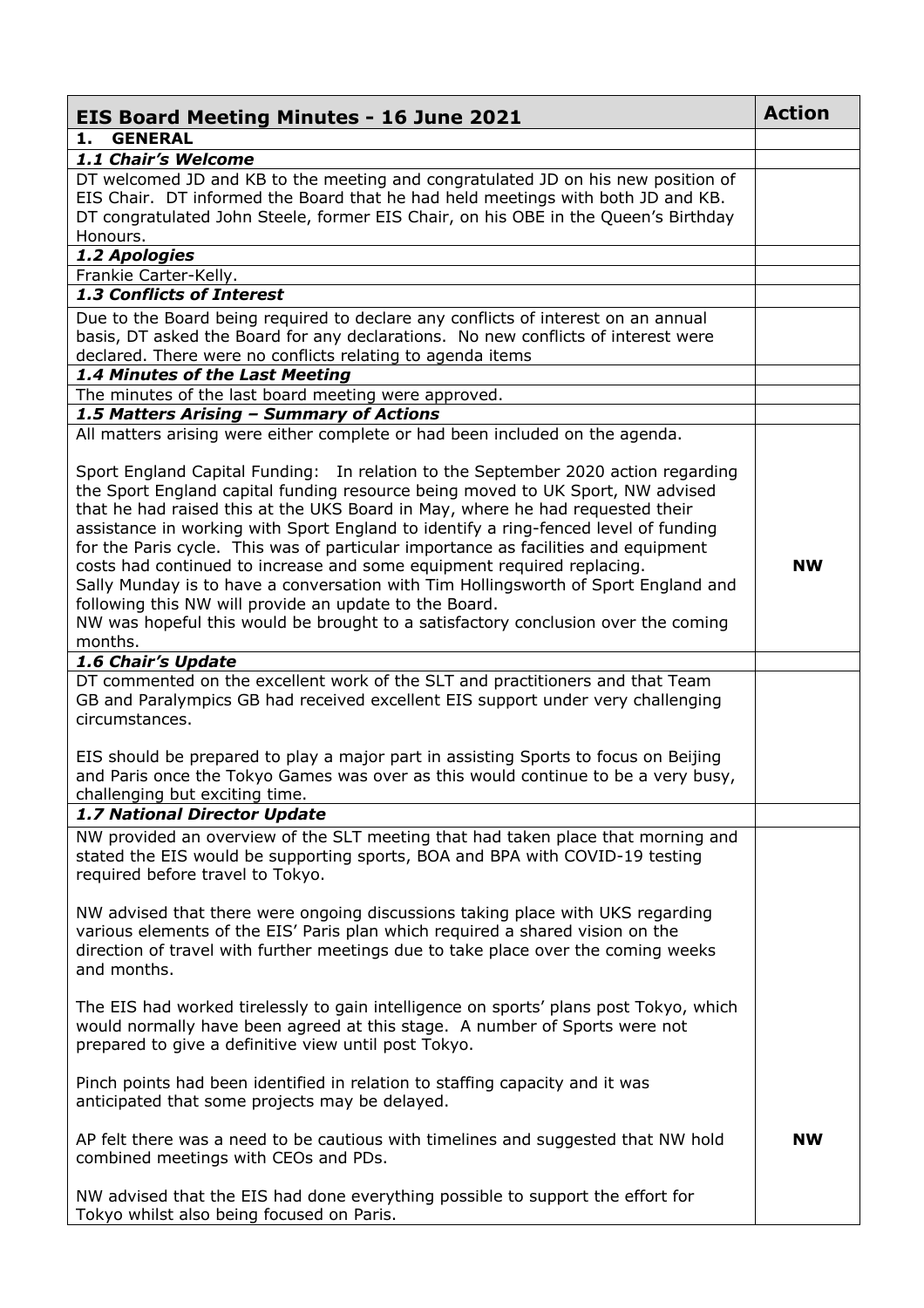| <b>EIS Board Meeting Minutes - 16 June 2021</b>                                                                                                                                                                                                                                                                                                                                                                                                                                                                                                                                                                                                                                                                                                      | <b>Action</b> |
|------------------------------------------------------------------------------------------------------------------------------------------------------------------------------------------------------------------------------------------------------------------------------------------------------------------------------------------------------------------------------------------------------------------------------------------------------------------------------------------------------------------------------------------------------------------------------------------------------------------------------------------------------------------------------------------------------------------------------------------------------|---------------|
| The results of the EIS Staff Survey, sent to all Staff at the end of 2020, had been<br>included in the board papers. NW reported that he was incredibly proud of the<br>results of the staff survey and provided some highlights:                                                                                                                                                                                                                                                                                                                                                                                                                                                                                                                    |               |
| 96% of staff were proud to work for the EIS<br>93% of staff had confidence in the EIS leadership team<br>92% of staff said their job was good for their personal growth                                                                                                                                                                                                                                                                                                                                                                                                                                                                                                                                                                              |               |
| An action plan had been implemented based on the survey results and included<br>areas which required focus.                                                                                                                                                                                                                                                                                                                                                                                                                                                                                                                                                                                                                                          |               |
| TC would consider how to best use the staff survey results outside of the EIS.<br><b>FINANCIAL</b><br>2.                                                                                                                                                                                                                                                                                                                                                                                                                                                                                                                                                                                                                                             | <b>TC</b>     |
| 2.1 FY21 Financial Update                                                                                                                                                                                                                                                                                                                                                                                                                                                                                                                                                                                                                                                                                                                            |               |
| JS reported a break-even position for the cycle and provided the Board with an                                                                                                                                                                                                                                                                                                                                                                                                                                                                                                                                                                                                                                                                       |               |
| overview.<br>JS had deferred some Managed Sports income from the Tokyo to the Paris cycle, to<br>support delivery up until Tokyo and this had assisted in financial pressures.                                                                                                                                                                                                                                                                                                                                                                                                                                                                                                                                                                       |               |
| 2.2 FY22 Financial Update                                                                                                                                                                                                                                                                                                                                                                                                                                                                                                                                                                                                                                                                                                                            |               |
| JS provided headlines and reported that we had a balanced budget for the Paris<br>cycle.                                                                                                                                                                                                                                                                                                                                                                                                                                                                                                                                                                                                                                                             |               |
| MR had some concerns over sundry income targets. NW felt this was a prudent<br>figure based on our current knowledge and resource but would welcome challenges<br>to this.                                                                                                                                                                                                                                                                                                                                                                                                                                                                                                                                                                           | JS            |
| JS is to keep this in view in subsequent Board reports, along with full cycle funding.<br>DT asked that we remain active in pushing for increases to our investment from UK<br>Sport as opportunities arise.                                                                                                                                                                                                                                                                                                                                                                                                                                                                                                                                         |               |
| 2.3 Annual Report & Accounts                                                                                                                                                                                                                                                                                                                                                                                                                                                                                                                                                                                                                                                                                                                         |               |
| JS advised that the approval of the Annual Report would most likely take place in<br>the September board meeting. The majority of the audit work had been completed<br>and reviewed, with no issues raised.<br>The information presented in the statutory accounts had been different to that in<br>the management accounts due to pension adjustment.<br>The UKS and EIS were writing a joint paper for GARC, to assess the going concern<br>case for both organisations. This related to confirmed liabilities and funding for a<br>period 12 months after signing.<br>JS would update the board before signing the final accounts and the paper was in<br>final draft stage.<br>It was suggested that JS make the following updates to the paper: | JS            |
| more positivity around the Staff Survey results<br>-<br>elaborate on ED&I and in particular reference disability<br>amend the wording around DT stepping down from the post of interim chair<br>placatory words regarding pension liability<br>-<br>JS requested that the Board send him additional feedback and / or comments.                                                                                                                                                                                                                                                                                                                                                                                                                      |               |
| DT thanked JS for his good work on behalf of the Board.<br>JS acknowledged the contributions of the SLT.<br><b>STRATEGY</b><br>3.                                                                                                                                                                                                                                                                                                                                                                                                                                                                                                                                                                                                                    |               |
| 3.1 Paris Planning Update (Years 2-4 Including Name Change to UKSI)                                                                                                                                                                                                                                                                                                                                                                                                                                                                                                                                                                                                                                                                                  |               |
| NW advised that the direction of travel, along with the pace of progress (determined<br>by the monies available) needed to be agreed and that there were political<br>implications to some elements, such as Core services+. The EIS would know more<br>after the deadline of 31 July 2021 about the number of managed sports in the EIS.                                                                                                                                                                                                                                                                                                                                                                                                            |               |
| An initial discussion took place around the name change from EIS to UKSI. DT was<br>looking for support from the Board to action this as a priority.<br>This was readdressed under AOB.                                                                                                                                                                                                                                                                                                                                                                                                                                                                                                                                                              |               |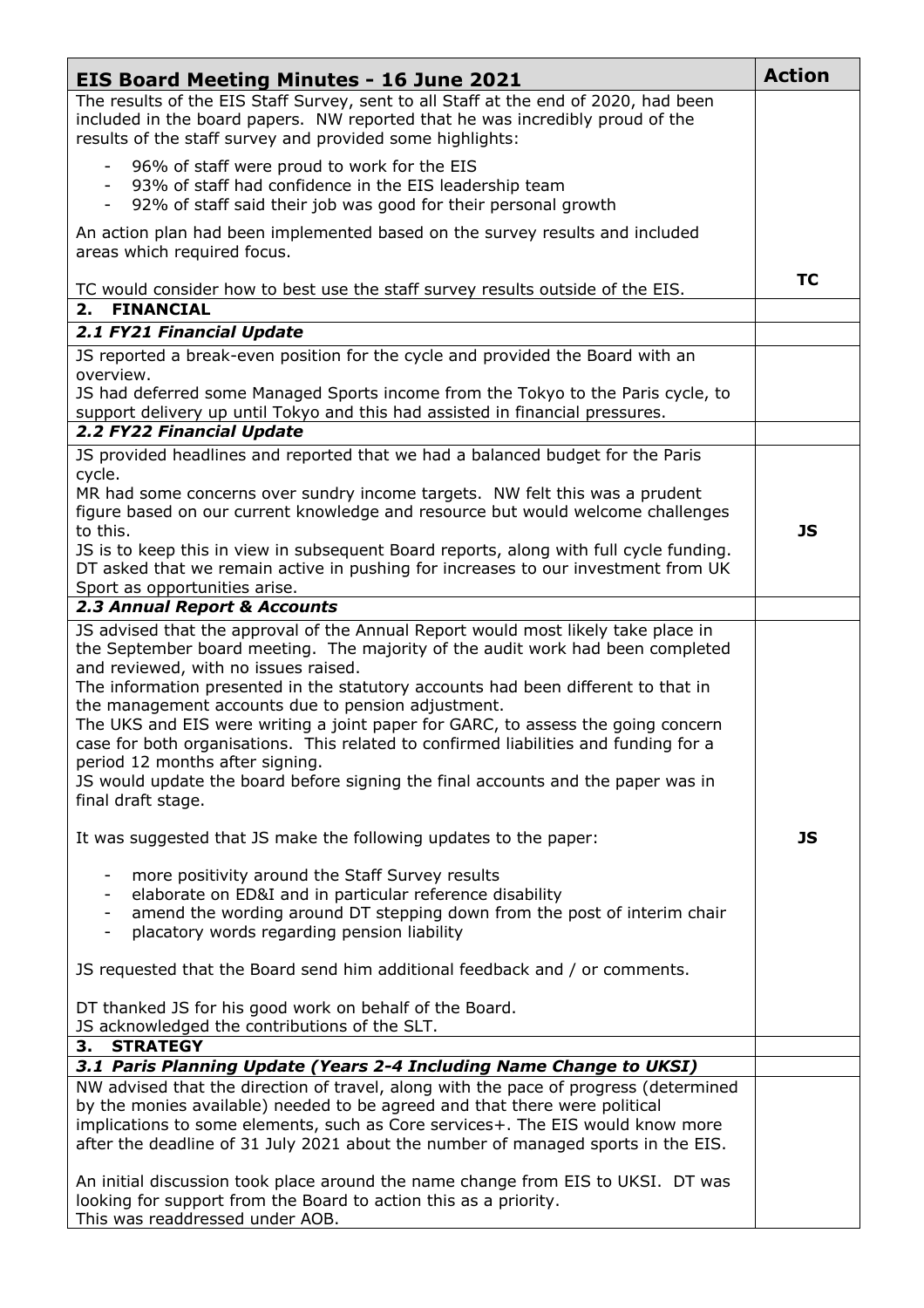| <b>EIS Board Meeting Minutes - 16 June 2021</b>                                                                                                                                                                                                                                                                                                                                                                                                                                                | <b>Action</b>          |
|------------------------------------------------------------------------------------------------------------------------------------------------------------------------------------------------------------------------------------------------------------------------------------------------------------------------------------------------------------------------------------------------------------------------------------------------------------------------------------------------|------------------------|
| The question "Do we understand what we need to do differently to stay ahead in<br>innovation?" was raised.<br>MP responded, stating that an exercise had taken place mapping out each sport and<br>that it was normal for sport to be overly ambitious at the start of a cycle. This was<br>now being prioritized and meetings would take place with sports post Games.<br>MP advised that funding was short across the board with particular gaps in winter<br>sports and system initiatives. |                        |
| Following a question raised by KVS on developing partnerships with other<br>knowledge partners, eg. ISEH, CR provided an update that the EIS wanted to<br>partner with the ISEH due to their expertise in concussion / respiratory health /<br>post covid cardiac screening / athlete health.                                                                                                                                                                                                  |                        |
| KVS suggested we should be looking to align the various frameworks with one<br>coherent approach. A general discussion took place and it was agreed there was a<br>need for this, but due to current workload, this may result in an action for KC over<br>the winter months.                                                                                                                                                                                                                  |                        |
| NW would provide some clarity on this at the next Board Meeting.<br>Terms of reference for each steering group would be provided to the Board at the<br>next meeting.                                                                                                                                                                                                                                                                                                                          | <b>NW</b><br><b>NW</b> |
| DT advised that the Paris Plan was supported by Board and thanked the SLT for the<br>work involved.                                                                                                                                                                                                                                                                                                                                                                                            |                        |
| 3.2 Paris Financial Plan<br>JS informed the Board that changes were expected to this over the upcoming weeks                                                                                                                                                                                                                                                                                                                                                                                   |                        |
| as we adapted to unknown variables and that he would provide a financial update at<br>future board meetings.<br>A list of projects had been drawn up, which detailed those we are currently unable<br>to undertake. These projects would be prioritised should more funding become<br>available.                                                                                                                                                                                               | JS                     |
| JS to make the following changes:                                                                                                                                                                                                                                                                                                                                                                                                                                                              |                        |
| 2021 to 2022 toward the bottom of the first page<br>stronger wording around our desire and ability to make a difference in the<br>high-performance system, should we have more funds.                                                                                                                                                                                                                                                                                                          |                        |
| This topic would be added to our agenda as an ongoing item for discussion.                                                                                                                                                                                                                                                                                                                                                                                                                     | JA                     |
| 3.3 Director Update (DAP)<br>Each director gave a detailed update on activity in their area of responsibility.<br>The substantive points were:                                                                                                                                                                                                                                                                                                                                                 |                        |
| PE:<br>The Board were advised that UKS was investigating re-housing UKS locations at EIS<br>sites. To be added to the agenda as a regular item.                                                                                                                                                                                                                                                                                                                                                | JA                     |
| JP:                                                                                                                                                                                                                                                                                                                                                                                                                                                                                            |                        |
| L&D:<br>JP reported that the learning arena was now live with prioritisation having been<br>placed on compliance learning, for new starters.<br>This software would also be used by UKS and had the potential to be used by                                                                                                                                                                                                                                                                    |                        |
| Sports.<br>Expertise would now be sought to develop the learning arena capabilities in relation<br>to compliance / recruitment / learning with the long-term objective of supporting<br>and aligning practitioner learning.<br>JP would provide a demonstration of this software at the September board meeting.                                                                                                                                                                               | JP                     |
| Reward & Recognition:                                                                                                                                                                                                                                                                                                                                                                                                                                                                          |                        |
| A strategy for reward and recognition was in place. However, a pay remit issued to<br>UKS, had resulted in a pause in pay increases for this year, along with 0% cost of<br>living increase. Bonuses could still be paid.                                                                                                                                                                                                                                                                      |                        |
| Change Management:<br>JP reported that the HR team were busy and were involved in TUPE transfers and<br>the post Games changes. Funding had been received from UKS to support<br>transitions.                                                                                                                                                                                                                                                                                                  |                        |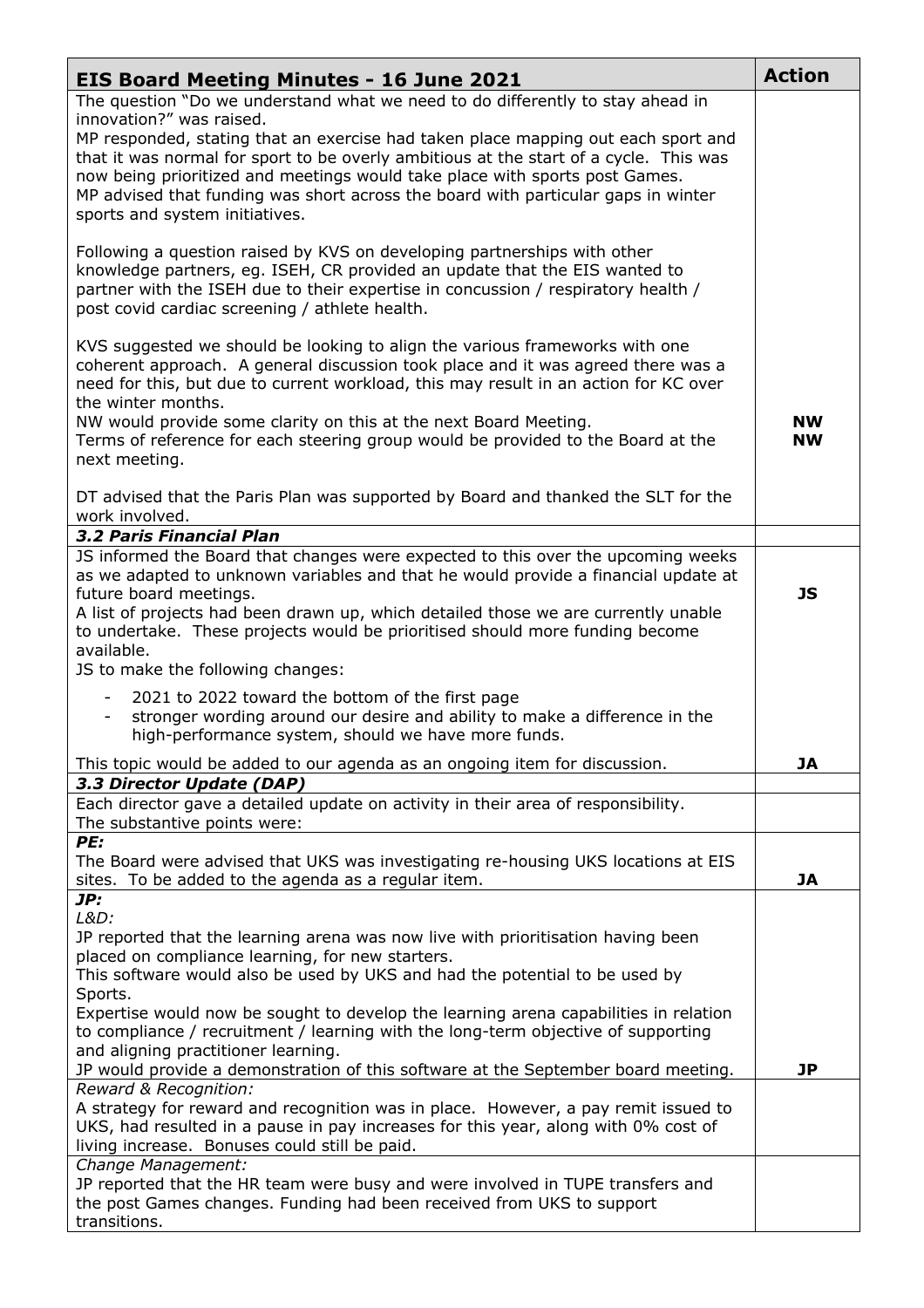| <b>EIS Board Meeting Minutes - 16 June 2021</b>                                                                                                                                                                                                                                                                                                                                                                                                                                                                                                                                                                                                                                   | <b>Action</b> |
|-----------------------------------------------------------------------------------------------------------------------------------------------------------------------------------------------------------------------------------------------------------------------------------------------------------------------------------------------------------------------------------------------------------------------------------------------------------------------------------------------------------------------------------------------------------------------------------------------------------------------------------------------------------------------------------|---------------|
| KC:<br>KC advised that Performance Foundations technical learning would be taken on-line<br>and CPD may be undertaken in a more social space in October.                                                                                                                                                                                                                                                                                                                                                                                                                                                                                                                          |               |
| CR:<br>CR advised the board that David Gallimore had been appointed as Interim Head of<br>PD and that the PDMS was being used by both BOA and BPA.<br>An audit of the multi-sport sites had been undertaken and analysis of the findings<br>would follow, with a view to looking at the commitment from sports and aligning the<br>sites to where the sports use and want them.<br>Increases in resource for Mental Health and Mental Health leads was expected<br>within this cycle.<br>A working group had been implemented to assist Sports with COVID-19 testing.                                                                                                             |               |
| TC:<br>TC updated the Board on the announcement of the research collaboration with<br>Manchester City women's team, related to hormone testing and using the team to<br>accelerate this work.<br>A Ministerial visit would take place at Bisham on 28 June with NW and TC attending.                                                                                                                                                                                                                                                                                                                                                                                              |               |
| MP:<br>MP felt confident of delivering PI promises for Tokyo.<br>Manufacturing had been compromised in the last 12 months with COVID and some<br>areas were running tight.<br>MP provided an update on the cycling skinsuits, heated garments, buoyancy aids,<br>pedal and trampoline analysis system.<br>With regard to winter sports, skeleton testing was underway and the facility at<br>Silverstone had been adapted to accept Skeleton testing.<br>A wind tunnel was to be moved from Evesham to the MiHP. The EIS were project<br>managing this process, providing expertise and capability to the Sport. An update<br>would be provided to the Board at the next meeting. | <b>MP</b>     |
| RJ:<br>RJ provided an update on the House of Commons Select Committee and the<br>possible link in rugby of concussion and the early onset of adult dementia.<br>The House of Commons wanted to look at community and professional sport.<br>Sally and Rod were called to represent BOA and BPA where they were able to<br>provide very concise figures and information.<br>RJ put forward two recommendations given by EIS:                                                                                                                                                                                                                                                       |               |
| NGB to report into a Board about Health and Welfare of athletes, including<br>$\overline{\phantom{a}}$<br>concussion report.<br>Recommendation for there to be a UK national catastrophy register -<br>detailing death / brain bleeds / spinal cord injuries                                                                                                                                                                                                                                                                                                                                                                                                                      |               |
| RJ was commended by the Board for his presentation to the Select Committee.<br>3.4 Equality Diversion & Inclusion                                                                                                                                                                                                                                                                                                                                                                                                                                                                                                                                                                 |               |
| JP had defined an action plan which she would share with the SLT and working<br>group.<br>JP provided an overview on Kickstart, a 6 month fully funded Government<br>placement scheme, which was currently being reviewed.                                                                                                                                                                                                                                                                                                                                                                                                                                                        |               |
| The Gender Pay Gap had moved from a 14.5% pay gap to 11% pay gap. JP<br>advised that some analysis would be run to establish the reasons behind this and<br>the results would be published in due course.                                                                                                                                                                                                                                                                                                                                                                                                                                                                         |               |
| Diversity Targets would not be specific targets but would instead detail that we had<br>appropriate diversity across all forms. UKS will advise further on this.                                                                                                                                                                                                                                                                                                                                                                                                                                                                                                                  |               |
| JP reported that resources were low, with Trixie Marchant leaving in October 21, as<br>she would have completed her 12-month appointment.                                                                                                                                                                                                                                                                                                                                                                                                                                                                                                                                         |               |
| The situation would be kept under review.                                                                                                                                                                                                                                                                                                                                                                                                                                                                                                                                                                                                                                         |               |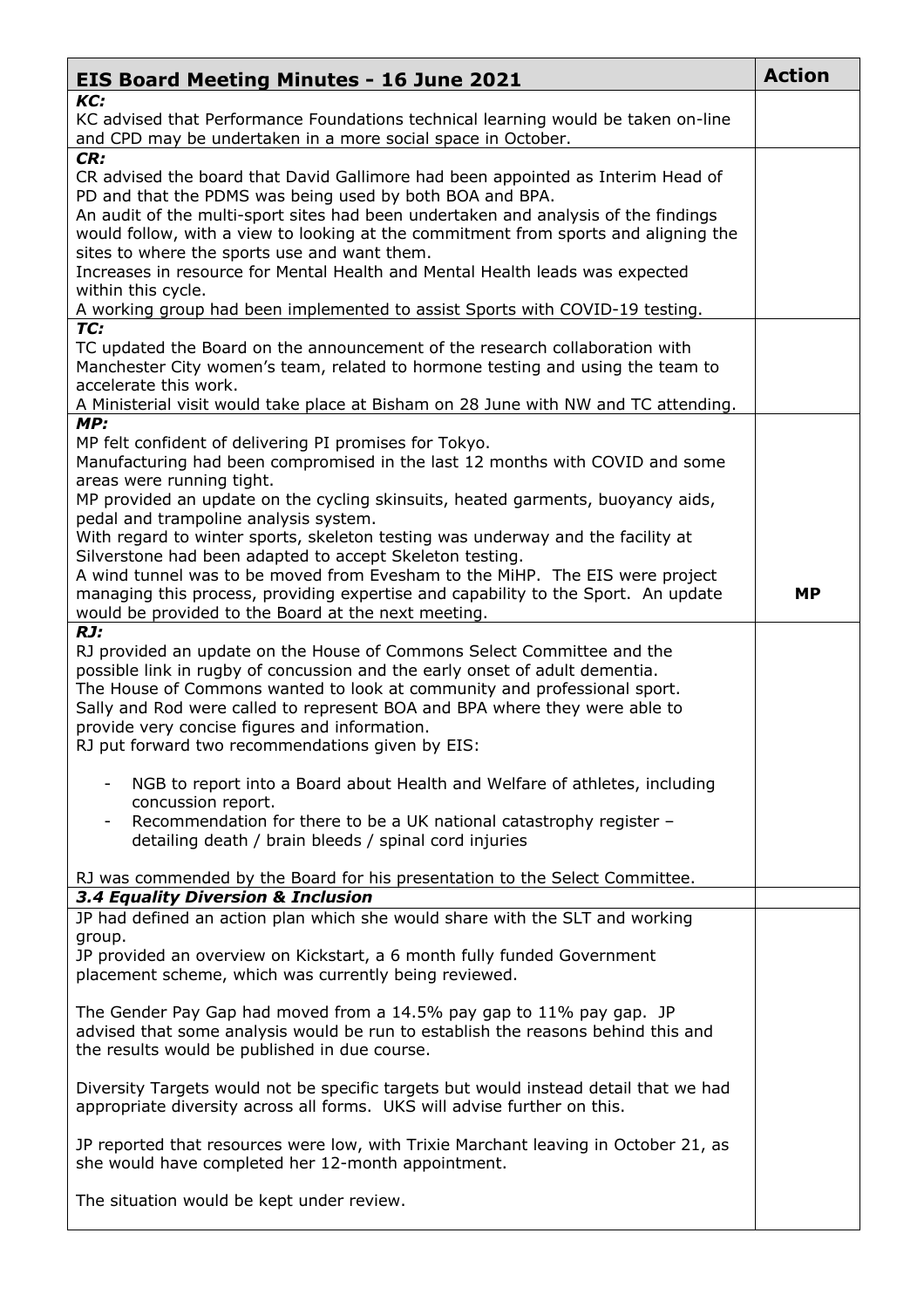| <b>EIS Board Meeting Minutes - 16 June 2021</b>                                                                                                                                                                                                                                                                                                                                                                                                                                                                                                                                                                                                                                                                                                   | <b>Action</b> |
|---------------------------------------------------------------------------------------------------------------------------------------------------------------------------------------------------------------------------------------------------------------------------------------------------------------------------------------------------------------------------------------------------------------------------------------------------------------------------------------------------------------------------------------------------------------------------------------------------------------------------------------------------------------------------------------------------------------------------------------------------|---------------|
| EB expressed her concern around the ability to make progress in this area without a<br>dedicated resource.                                                                                                                                                                                                                                                                                                                                                                                                                                                                                                                                                                                                                                        |               |
| EB requested that the Diversity Action Plan was updated once the new Governance<br>Code was published.                                                                                                                                                                                                                                                                                                                                                                                                                                                                                                                                                                                                                                            | <b>JP</b>     |
| EB referenced the work of the recently created EDI working group. She had joined a<br>recent meeting and reported on the enthusiasm and interest amongst the members.<br>One early idea which had come from that group was a mentoring scheme in which<br>Board members would be invited to mentor staff and/or athletes to support their<br>transition out of their sport when they retire. EB and MP will progress this and<br>report back to the Board.                                                                                                                                                                                                                                                                                        | EB / MP       |
| JP reported there were no diversity grievances.                                                                                                                                                                                                                                                                                                                                                                                                                                                                                                                                                                                                                                                                                                   |               |
| JP would liaise with JD to share his thinking on our Diversity statement and would<br>report back to the Board at the next meeting.                                                                                                                                                                                                                                                                                                                                                                                                                                                                                                                                                                                                               | JP            |
| Following the updates provided by the SLT, DT and the Board were encouraged,<br>impressed and energised by what they heard and what was being delivered.<br>FUTURE UK SPORT / EIS WORKING RELATIONSHIP<br>4.                                                                                                                                                                                                                                                                                                                                                                                                                                                                                                                                      |               |
| <b>4.1 Change to EIS Articles</b>                                                                                                                                                                                                                                                                                                                                                                                                                                                                                                                                                                                                                                                                                                                 |               |
| Katherine Grainger joined the meeting                                                                                                                                                                                                                                                                                                                                                                                                                                                                                                                                                                                                                                                                                                             |               |
| A discussion took place around the change of wording to the EIS Articles.                                                                                                                                                                                                                                                                                                                                                                                                                                                                                                                                                                                                                                                                         |               |
| The proposal was to amend the articles as follows:                                                                                                                                                                                                                                                                                                                                                                                                                                                                                                                                                                                                                                                                                                |               |
| (a) the existing articles of association of the Company are amended by deleting the<br>provisions of Article 43(b) of the articles of association and replacing Article 43(b)<br>with the following Article:<br>"43(b) up to nine further persons, appointed by ordinary resolution of the Company,<br>and who between them shall have appropriate experience including but not limited to<br>experience of elite sport, business and finance, medicine and sports science,<br>technology, engineering, the media and the law."<br>(b) the existing articles of association of the Company are amended by:<br>deleting the provisions of Article 54 of the articles of association and<br>(i)<br>replacing Article 54 with the following Article: |               |
| "54A.<br>In making appointments under Article 43 and/or article 52, the Members or<br>the Directors (as appropriate) shall have regard to the overall composition of the<br>Board to the intent that, consistent with the objects and purposes of the Company,<br>due consideration is given to the role of persons of different sex, race, colour,<br>regional origin, political and other opinions, disability and status.                                                                                                                                                                                                                                                                                                                      |               |
| (i) UK Sport shall have the right to send two Observers to attend meetings<br>54B<br>of the Board. Each such Observer shall have the right to attend and speak at<br>meetings of the Board but shall have no rights to vote.<br>(ii) the Directors shall have the right to appoint one Observer to attend meetings of<br>the Board. Such Observer shall have the right to attend and speak at meetings of the<br>Board but shall have no right to vote."                                                                                                                                                                                                                                                                                          |               |
| (c) the existing articles of association of the Company are amended by adding the<br>following definition to Article 1.1:                                                                                                                                                                                                                                                                                                                                                                                                                                                                                                                                                                                                                         |               |
| "Observer: a person appointed as such pursuant to Article 54 of these Articles;"                                                                                                                                                                                                                                                                                                                                                                                                                                                                                                                                                                                                                                                                  |               |
| (d) the new articles of association annexed to the Resolutions are adopted as the<br>articles of association of the Company in substitution for, and to the exclusion of, the<br>existing articles of association.                                                                                                                                                                                                                                                                                                                                                                                                                                                                                                                                |               |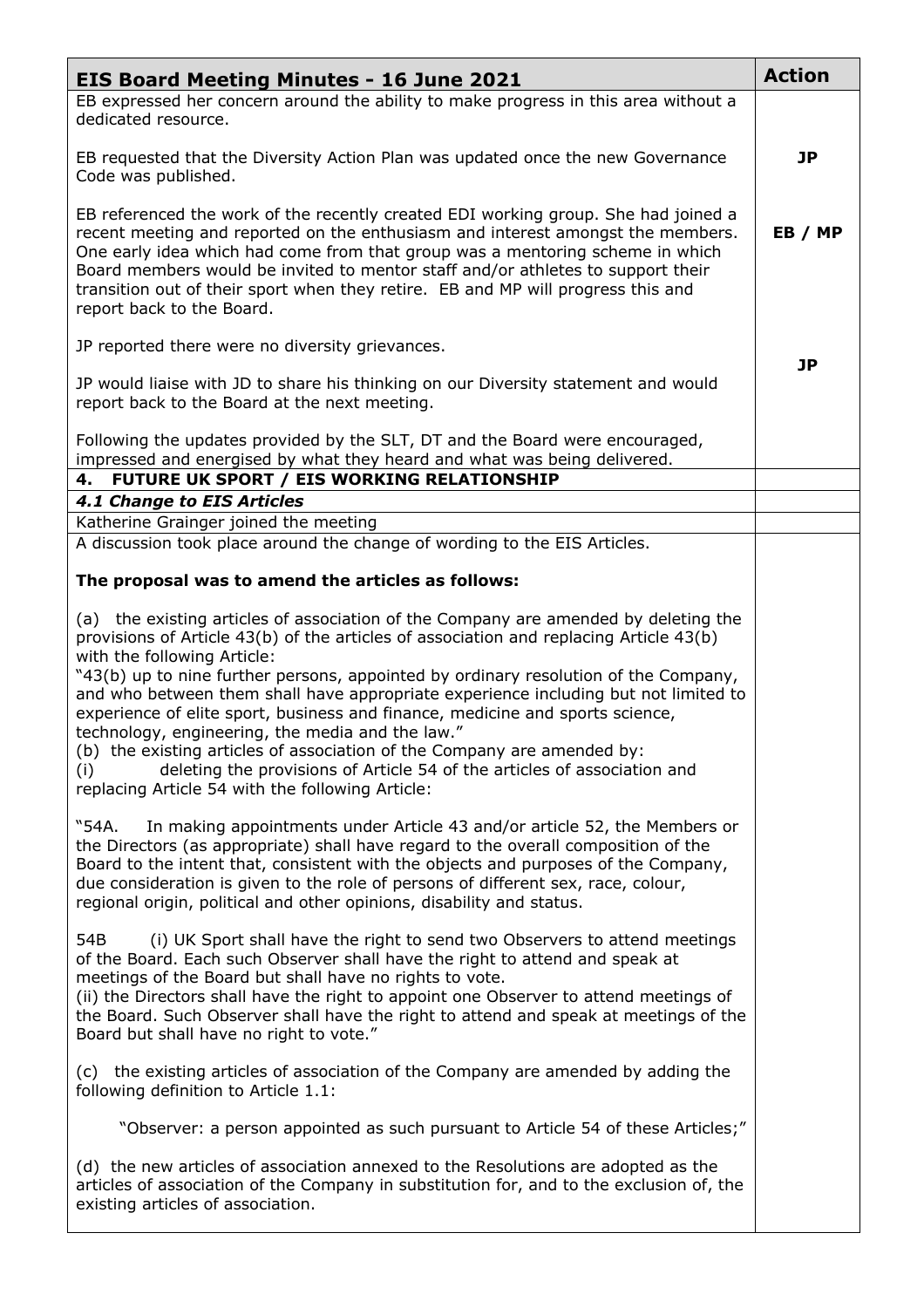| <b>EIS Board Meeting Minutes - 16 June 2021</b>                                                                                                                                                                                                                                                                                                                                                                                                                                                                                                                                                                                                                                                                                   | <b>Action</b>  |
|-----------------------------------------------------------------------------------------------------------------------------------------------------------------------------------------------------------------------------------------------------------------------------------------------------------------------------------------------------------------------------------------------------------------------------------------------------------------------------------------------------------------------------------------------------------------------------------------------------------------------------------------------------------------------------------------------------------------------------------|----------------|
| <b>Board agreed to:</b>                                                                                                                                                                                                                                                                                                                                                                                                                                                                                                                                                                                                                                                                                                           |                |
| (a) approve the changes to the articles as outlined to the meeting;                                                                                                                                                                                                                                                                                                                                                                                                                                                                                                                                                                                                                                                               |                |
| (b) send a Written Resolution to the eligible member of the Company (UKS); and                                                                                                                                                                                                                                                                                                                                                                                                                                                                                                                                                                                                                                                    |                |
| (c) when signed, lodge the Written Resolution with Companies House within 15 days.                                                                                                                                                                                                                                                                                                                                                                                                                                                                                                                                                                                                                                                |                |
| KG expressed her appreciation of the EIS Board and the way in which it operated.                                                                                                                                                                                                                                                                                                                                                                                                                                                                                                                                                                                                                                                  |                |
| KG left the meeting.<br>DT invited JD and KB to speak to the Board:                                                                                                                                                                                                                                                                                                                                                                                                                                                                                                                                                                                                                                                               |                |
| JD acknowledged that there would be a very challenging 2/3 years ahead. JD had<br>already witnessed that EIS were a great platform and that the Board, SLT and Staff<br>were seen to be strong externally.<br>JD intended to spend his first few weeks listening and learning and requested one-<br>to-ones with board members prior to the next Board, meetings with the SLT<br>members and site visits.                                                                                                                                                                                                                                                                                                                         | NW /JA         |
| JD extended his thanks to those working in the background.<br>KB reported that she had had an informative first 5 weeks in her role and was<br>excited about what was ahead.<br>Regarding the post Tokyo period, KB was keen to investigate how we could work<br>together to support sports and practitioners who work with sports.<br>KB had attended the Performance Directors Forum (PDF) meeting on the previous<br>day and was keen to align processes regarding EIS and performance review and<br>UKS annual internal review.                                                                                                                                                                                               |                |
| DT advised that he was very pleased the Director of Performance would now be<br>attending our board meetings.<br><b>4.2 Board Terms of Reference</b>                                                                                                                                                                                                                                                                                                                                                                                                                                                                                                                                                                              |                |
| The update to the Terms of Reference reflected changes to the articles and<br>reference to the observers along with minor wording adjustments.<br>JS to add clarification around diversity and the number of females on the board,<br>detailing that the EIS would work in alignment with the Governance Code.<br>The amendments to the Terms of Reference were approved.                                                                                                                                                                                                                                                                                                                                                         | <b>JS</b>      |
| <b>LANDSCAPE</b><br>5.                                                                                                                                                                                                                                                                                                                                                                                                                                                                                                                                                                                                                                                                                                            |                |
| 5.1 COVID-19<br>RJ updated the Board in relation to Delta COVID-19 variant which had had<br>immediate impacts on our relatively under-vaccinated athlete population. There<br>had also been an upsurge in the number of cases.<br>RJ advised that the Government had now secured vaccines for all Olympic and<br>Paralympic athletes, travelling staff and media, prior to Tokyo departure.<br>RJ reported increases in Mental Health issues. However, the wearing of masks and<br>improved cleaning had seen a drop in respiratory tract infections.<br>RJ advised on the potential challenges faced to protect our winter Olympians and<br>that we should expect another vaccine to fight new variants.<br><b>6. GOVERNANCE</b> |                |
| <b>6.1 Risk Register</b>                                                                                                                                                                                                                                                                                                                                                                                                                                                                                                                                                                                                                                                                                                          |                |
| JS reported the risk register was in the process of being updated and that the SLT<br>had aligned risks to the Paris strategies.<br>The next stage would be to review the overall balance of risks, along with a check<br>and challenge, to ensure they were classified correctly and to identify any further<br>mitigating actions that could be taken.<br>VL advised that JD had worked with UKS around a range of risks and strategies and<br>advised on the potential to review this process and adopt if appropriate following<br>the Games. It was agreed to add to the agenda to discuss at the next Board<br>meeting.                                                                                                     | <b>JS / JA</b> |